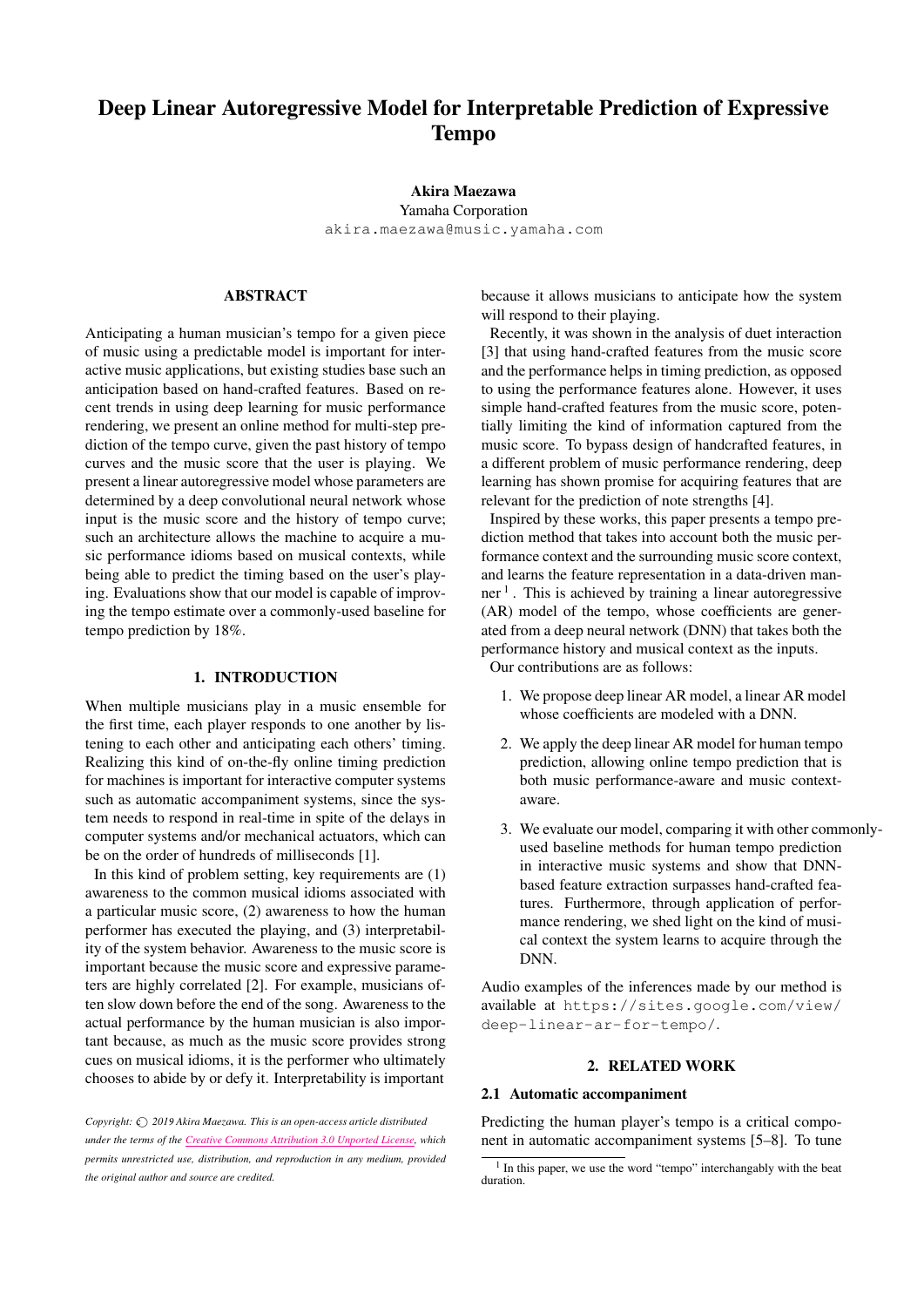the prediction to a particular performer that plays a particular piece, such a system often learns a model of tempo curve from multiple rehearsals. Timing prediction through rehearsals, however, is agnostic to musical contexts, so it is not possible to predict the expressive timing on a piece that has never been rehearsed before. While it is possible to use tempo markings written in the music score [9], but it is often cumbersome to prepare such an annotation. This paper is concerned with enabling the machine to anticipate expressive timing on a piece that has not been played before, or to respond to spontaneous musical ideas for pieces that have been rehearsed.

# 2.2 Music performance rendering

Music performance rendering method generates a humanlike tempo curve, given a previously unseen music score [10, 11]. It is critical in this task to extract features from the music score that are relevant to music performance, a reign in which deep learning has shown promise, particularly for predicting note strengths [4] and timings [12]. Unfortunately, predicting and responding to live human performance is outside the scope of the problem definition. This paper is concerned with using an external tempo curve played by a human musician to predict the tempo curve, using a model that is amenable to online inference.

### 2.3 Duet interaction

Duet interaction [3], the task of predicting the machine response given a human playing in a human-machine ensemble, exploits the music score to improve the quality of timing and dynamics prediction with a few number of rehearsals. A limitation is that the method requires handcrafted features from the music score. This paper is concerned with using the idea of duet interaction for human timing prediction.

## 2.4 Deep non-linear AR models

Recently, deep neural networks have been applied to sequence prediction tasks, where non-linear AR model [13] has shown success. However, its behavior is often difficult to predict ahead of time. In real-time systems like automatic accompaniment, it is desirable for the system to exhibit a known dynamics ahead of time, using models like linear autoregressive models [5] for which stability and sensitivity is easy to analyze. This paper is concerned with generating a mathematical model based on linear autoregressive process, so that the behavior of the system for a given piece of music can be anticipated beforehand, while enjoying the high-level feature design that deep learning offers.

# 3. OUR METHOD

The goal of our method is to predict the tempo curve of a musician who plays a new piece of music score, as if a group of musicians are anticipating each other's timing for a piece that they play for the first time. We require *multistep* predictions: at a given time instance when the user

<span id="page-1-0"></span>

Figure 1: Overview of our method. Our method, given the music score and the history of beat duration, predicts the successive durations. It uses a DNN that generates AR model coefficients to predict the beat duration from past beat durations.

is playing some position  $n$  in the music score, we predict the tempo at *n* plus *p* eighth notes, ranging from  $p = 1$  to  $p = P$ . This way, it is possible to predict the future playing position for various interactive systems with different latencies.

As shown in Figure [1,](#page-1-0) the music score is assumed to be segmented at an eighth-note level, where the nth segment is associated with a segment duration  $\tau_n$ . When the player has just finished playing the nth segment, our goal is to predict the future segment durations,  $\tau_{n+1}$  to  $\tau_{n+P}$ , given the music score and the segment durations played by the player up to now,  $\{\tau_{n'}\}_{n' \leq n}$ .

Our method predicts the timing with an AR model of order I. The AR coefficients are determined by two inputs. First, since it is autoregressive, it uses the segment duration history of the current performance,  $\{\tau_{n'}\}_{n' \leq n}$ . Second, since the music score and the tempo are highly correlated, it uses the music score information around the current segment *n*, which we denote by  $S_n$ . It contains (1) the notes written in the score, *i.e.*, the pitches, the start times and the durations, and (2) metric information, *i.e.*, the meter and the relative position inside the measure.

#### 3.1 Deep linear AR model for timing prediction

We formulate the timing prediction as a multi-step prediction problem. Suppose that the performer has played just up to segment  $n$ . We assume that the expected segment duration  $\tau_{n+p}$  ( $p > 0$ ) depends only on the performance history  $\tau_{n' \leq n}$  and the music score  $S_n$ . Furthermore, we assume that the residual follows a zero-mean Laplacian noise with scale  $\lambda$ . We assume Laplacian noise because it is tolerant to outliers of the IOI. Then, based on the assumptions described later in Section [3.1.1,](#page-2-0) we can formulate timing prediction as a maximum likelihood estimation of the following probabilistic model:

<span id="page-1-1"></span>
$$
\tau_{n+p}|\Theta, S_n, \tau_n \sim \mathcal{L}\Big(\sum_{i=0}^{I-1} a_{p,i}(S_n, \tau_n; \Theta)\tau_{n-i}, \lambda\Big), \tag{1}
$$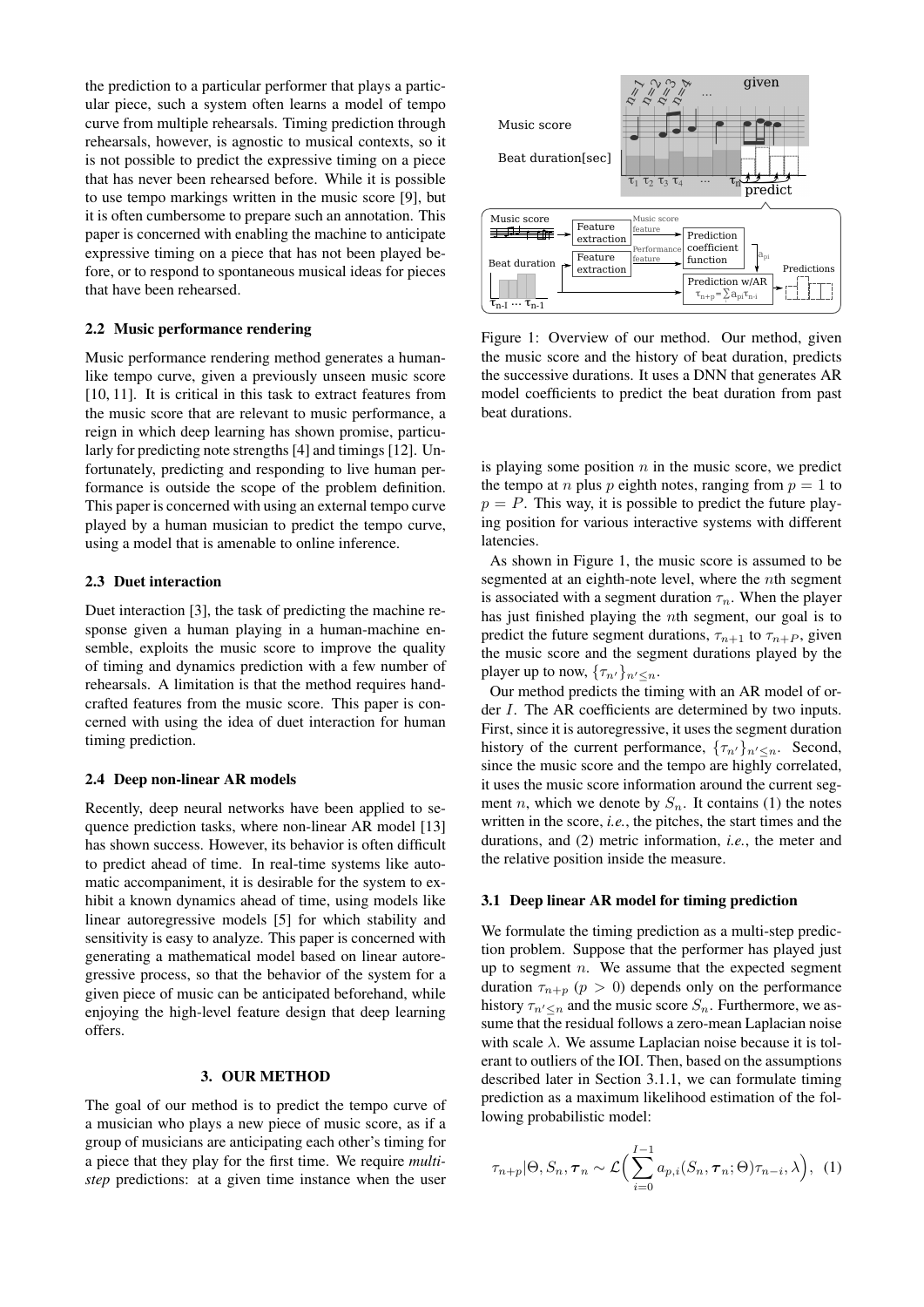<span id="page-2-1"></span>

Figure 2: The prediction coefficient function. It is a NN that, given the music score feature and the performance feature, generates the AR model parameters of order I, for up to  $P$ -step prediction.

where  $\mathcal{L}(\mu, \lambda)$  is a Laplace distribution with the position parameter  $\mu$  and the scale parameter  $\lambda$ ,  $\Theta$  denotes a set of arbitrary model parameters, and  $\tau_n$  =  $[\tau_{n-I+1} \cdots \tau_n]$ . Our goal is to design the non-linear function  $a_{p,i}(S_n, \tau_n; \Theta)$ , which we call the **prediction coeffi**cient function, and to learn its model parameters  $\Theta$ .

We represent the prediction coefficient function  $a_{p,i}$  as a neural network composed of two fully-connected layers as shown in Figure [2.](#page-2-1) The number of neurons for the hidden layers is 300 and the number of output neurons is  $P \times I$ . It uses leaky rectified linear units (ReLU) for the activation function and each layer is batch-normalized [14].

The inputs to the network are low-dimensional feature representations of the music score  $S_n$  and the performance  $\tau_n$ . We denote these features respectively by  $u_n$  and  $v_n$ and call them the music score feature and performance feature respectively.

### <span id="page-2-0"></span>*3.1.1 Derivation of the deep linear AR model*

We assume that at segment  $n$ , only the previous  $I$  coefficients contribute to the estimate of  $\tau_{n'>n}$ . Then, we model  $\tau_{n+p}$  as the following non-linear AR process:

$$
\tau_{n+p} = f_p(S_n, \{\tau_{n'}\}_{n' \le n}; \Theta) + \epsilon_{n,p}; \epsilon_{n,p} \sim \mathcal{L}(0, \lambda). \tag{2}
$$

To make the model's behavior more predictable, which is beneficial for real-time interactive music applications,  $f_p$ is approximated by a first-order Taylor expansion with respect to  $\tau$  to yield the following:

$$
\tau_{n+p} \approx \tau_n^T (\nabla_\tau f_p(S_n, \tau; \Theta)|_{\tau=0} + H(S_n, \tau_n; \Theta)) + \epsilon_{n,p}, \quad (3)
$$

where H is the higher-order term left-divided by  $\tau_n^T$ , and we assumed that the constant term is zero  $2$ . Thus, we ar-rive at Equation [1,](#page-1-1) where  $a_{p,i} = (\nabla_{\tau} f_p(S_n, \tau; \Theta))_{\tau=0}$  +  $H(S_n, \boldsymbol{\tau}_n; \Theta))_i.$ 

### *3.1.2 Relationship with linear AR and deep non-linear AR models*

Our model is a compromise between a linear AR model used in automatic accompaniment systems [5] and a deep non-linear AR model used in areas like speech generation [13]. It is a linear AR process, whose model parameters are governed by a non-linear function  $a(\cdot)$ .

Our modeling approximation is inspired by the success of shortcut connections in deep learning [15, 16]: our model can be thought of as having a multiplicative shortcut connection from the input  $\tau_n$  to the output, so that the output gradient is able to fully exploit the input.

### 3.2 DNN for feature extraction

For computing the music score feature  $u_n$ , we extract the following attributes from the music score  $S_n$ :

- 1.  $\phi_n^{(1)} \in \{0,1\}^{12}$ : Denotes the downbeat phase; it is a one-hot vector that indicates, at segment  $n$ , the number of segments that have elapsed since the last downbeat.
- 2.  $\phi_n^{(2)} \in \{0,1\}^{12}$ : Denotes the meter; it is a one-hot representation of the meter at the current measure, expressed as the number of segments inside a measure, with the longest meter of 12/8.
- 3.  $\phi_n^{(3)} \in \{0,1\}^{128 \times 20}$ : Denotes the notated notes; it is a binary piano-roll representation of the music score between segment  $n - 2$  and  $n + 2$ ; the piano-roll is quantized at 32nd-note level, and the pitch is represented as MIDI note number between 0 and 127.

Given these data, we extract the music score feature us-ing a DNN shown in Figure [3.](#page-3-0) Namely,  $\phi^{(1)}$  and  $\phi^{(2)}$ are concatenated and passed through a fully-connected layer to obtain an intermediate feature  $\phi^{(m)}$ .  $\phi^{(3)}$  is passed through three convolutional layers followed by a fully-connected layer to obtain another intermediate feature  $\phi^{(p)}$ . We use leaky ReLU for activation, followed by batch-normalization and max-pooling. The convolutional layers and max-pooling layers are designed so that the network becomes (1) sensitive to particular harmonic progressions or note patterns, (2) sensitive to position in the score, and (3) relatively invariant to transposition. Specifically, for the first layer, we attempt to capture interval relationship by using kernel size of twelve semitones by two 32nd notes. Furthermore, to achieve invariance on transposition while remaining sensitive to the temporal positions, maxpooling is done only on the pitch axis, spanning four semitones. To obtain the music score feature  $u_n$ , we concatenate these intermediate features from the current measure and W neighboring segments,  $\{\phi_{n'}^{(m)}, \phi_{n'}^{(p)}\}_{n'=n-W}^{n+W}$ . By evaluating from  $n - W$  up to  $n + W$ , we incorporate both prior and upcoming contexts, both of which are relevant for musical expression [17].

For the performance feature  $v_n$ , we use  $\tau_n$ , normalizing it to have zero mean and unit variance. Thus, at the expense of ignoring the dependency of average tempo on tempo expression [18], it expresses the local trend of the

<span id="page-2-2"></span><sup>&</sup>lt;sup>2</sup> Incorporating the constant term yielded in poor results in preliminary experiments.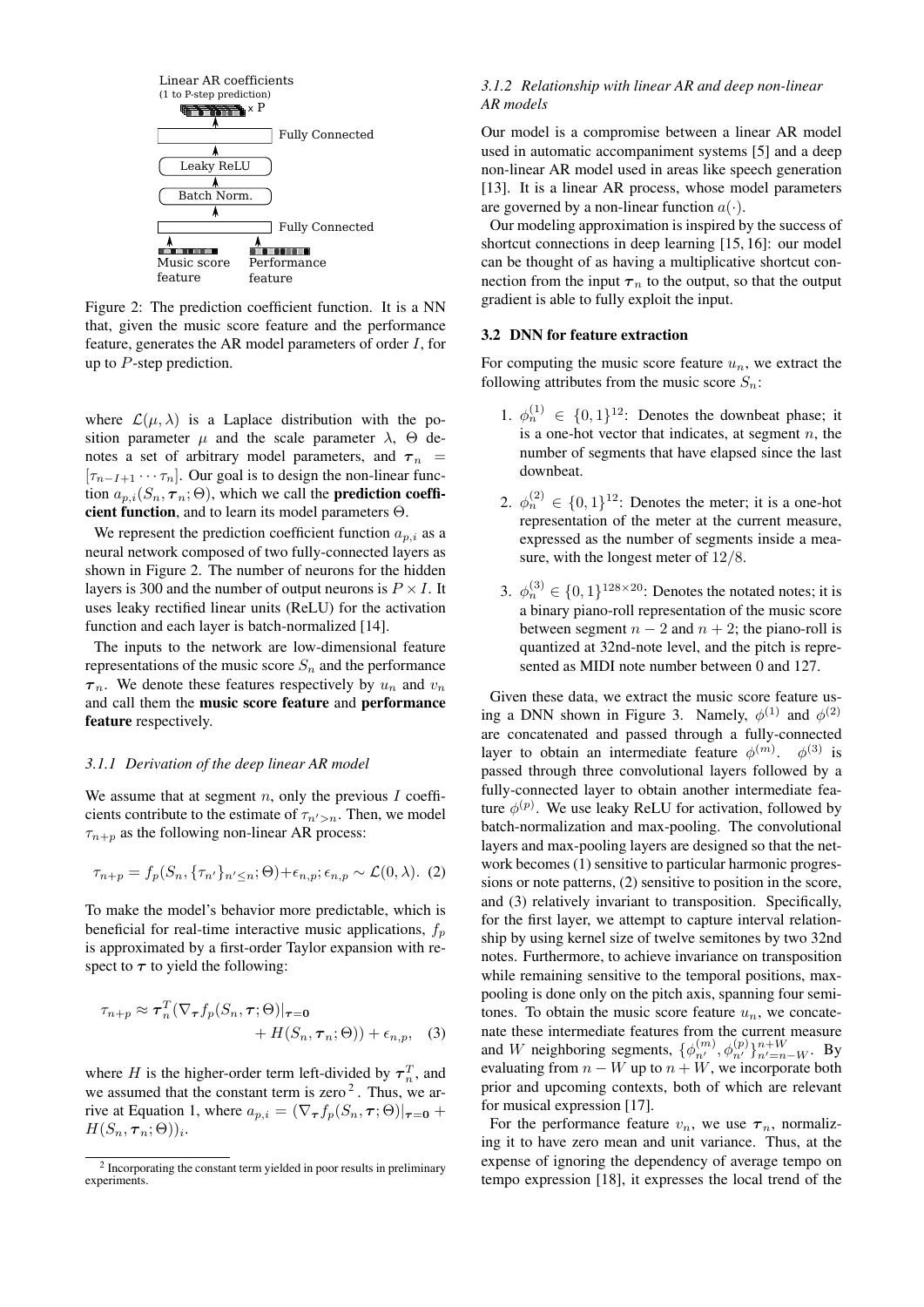<span id="page-3-0"></span>

Figure 3: DNN for music score feature extraction.

tempo change, while being invariant under the change of the average tempo at segment  $n$ .

# 3.3 Training

In our method, we train the parameters related to DNN for music score feature extraction, and the parameters related to the prediction coefficient function  $a_{p,i}(u_n, v_n; \Theta)$ . We train the parameters as to maximize the likelihood of the ground-truth segment duration, which amounts to minimizing the  $l_1$  loss with respect all the parameters, accumulated over all the songs in the training data. Specifically, for each song in the training data, the loss is given as follows, where N is the number of segments in the song,  $\hat{\tau}_n$ is the ground-truth segment duration, and  $\hat{S}$  is the music score:

$$
\sum_{n=1}^{N} \sum_{p=1}^{P} |\hat{\tau}_{n+p} - \sum_{i=0}^{I-1} a_{p,i}(u_n(\hat{S}), v_n(\hat{\tau}_n))\hat{\tau}_{n-i}|.
$$
 (4)

#### *3.3.1 Data augmentation strategies*

Since the segment duration is expected to be invariant under transposition, we augment the data by randomly shifting the piano-roll  $\phi^{(3)}$  by -5 to +5 semitones. Furthermore, we simulate the motor noise of a human musician, inspired by models of sensorimotor synchronization [19]; we add to  $\tau_n$  a correlated Gaussian noise  $e_n$ , given as  $e_n = \epsilon_n - \epsilon_{n-1}$  where  $\epsilon_n$  is a white noise with a standard deviation of 10 ms. Time-stretching, a common dataaugmentation strategy for audio [20], was not used, because our model is invariant under change of the average tempo in a piece.

### 4. EVALUATION

To evaluate our method, we conducted three experiments. First, we evaluated the effectiveness of incorporating the music score and the performance history for tempo prediction. Second, we conducted an ablation study for assessing the effect of using a deep convolutional neural network for music score feature extraction. Third, we qualitatively analyzed the typical predictions made by our model, by applying our model for tempo curve generation.

In the subsequence experiments, we let  $P = 8$ ,  $I = 24$ , and  $W = 24$ . To train the model, we used ADAM [21] for seven epochs with a batch-size of 128, with the same hyper-parameters used in [21]. We directly minimized the loss function, with no pre-training.

# 4.1 Dataset

We evaluated our method on 52 virtuoso solo pieces played by different people, mostly pieces from the Romantic era such as Chopin, Liszt, Schubert, and virtuosic Beethoven piano sonatas<sup>[3](#page-3-1)</sup>. The pieces were chosen because they often contain extreme tempo fluctuations, owing to the high freedom allowed in playing.

First, for each piece, a digital music score was prepared as a standard MIDI file. Second, performance data for each piece was obtained from Yamaha e-Piano competition, which contains performances by different performers on a Yamaha Disklavier player piano to record the MIDI performance data (up to sixteen interpretations per piece). We obtained a total of 250 MIDI performance data. Finally, for each MIDI performance data, the ground-truth segment durations and the music score were obtained by aligning it to the corresponding music score MIDI data. The alignment was obtained by using a symbolic alignment method, followed by a manual inspection by a trained musician.

Of the 52 pieces, we used 47 pieces for training and 5 for testing, using ten-fold cross validation (about 712,000 training samples).

# 4.2 Evaluation of the prediction method

In this experiment, we evaluated the effectiveness of using the performance feature and the music score feature. To this end, we have evaluated the prediction error of multistep prediction. Specifically, for each prediction step  $p$ , we computed the mean absolute error of the predicted duration between the current segment n and segment  $n + p$ , and the actual duration. We have evaluated the prediction errors using the following methods:

1. Condition MA:  $\tau_{n+p}$  is predicted as a moving average of  $\tau_{n-1}$  to  $\tau_{n-1}$ , similar to [22].

<span id="page-3-1"></span><sup>&</sup>lt;sup>3</sup> A full list of the repertoire is available at the web page mentioned in the introduction.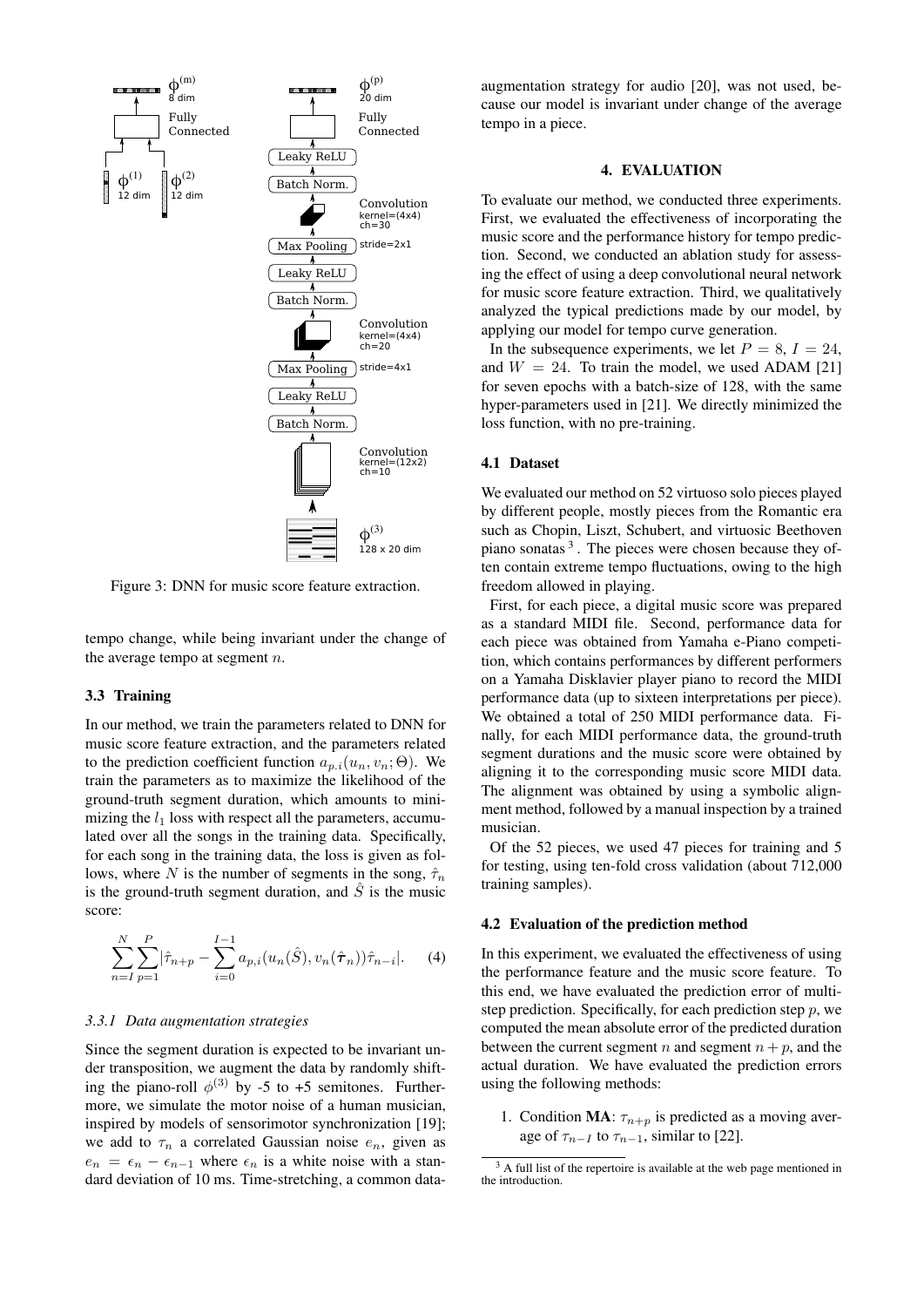<span id="page-4-0"></span>

Figure 4: Mean absolute error of multi-step prediction with different baselines. Differences are statistically significant for all pairs of the baseline and the proposed method (Kruskal-Wallis Test applied pairwise,  $p < 0.01$ ).

- 2. Condition **AR**:  $\tau_{n+p}$  is predicted with a single AR(I) model, similar to [5].
- 3. Condition LR(HC) (HC=Hand-Crafted):  $\tau_{n+p}$  is predicted with linear regression, using as the input variables the timing history and hand-crafted features used in duet interaction. Specifically, the handcrafted features consists of the segment durations, the beat phase and the coefficients to the quadratic regression of the highest and lowest notes. This condition amounts to a simplified model of duet interaction [3], where the player's performance is used to predict his own timing. To make a fair comparison on music score feature extraction, we omit features that are not obtainable from the music score and the beat duration history, such as the note strengths.
- 4. Condition LR(DNN-M): Same as LR(HC), except instead of hand-crafted features, the DNN-based music score feature is used.
- 5. Condition AR(HC): Same as LR(HC), except instead of using linear regression on hand-crafted features, autoregressive coefficients are directly estimated from the hand-crafted features using the DNN described in Figure [2.](#page-2-1)
- 6. Condition AR(DNN-M): The proposed method without the performance feature. It uses a DNNbased score feature extraction, and a DNN-based autoregressive coefficient extraction.
- 7. Condition AR(DNN-M+P): The proposed method. It uses both performance and a DNN-based score features, and a DNN-based autoregressive coefficient extraction.

# *4.2.1 Results and discussion*

The results are shown in Figure [4.](#page-4-0) First, the proposed method consistently outperforms the baseline methods, by up to 18% when compared with MA for 8-step prediction.

Second, prediction with an AR model outperforms a LR model, for both hand-crafted and linear features. That is, AR(HC) outperforms LR(HC) and AR(DNN-M) outperforms LR(DNN-M). This is surprising because linear regression is, in our context, auto-regression with an additional bias term explained by the features. This shows that auto-regressive models without a bias term is beneficial for expressive tempo prediction.

Third, feature extraction with DNN surpasses handcrafted features, for both linear regression and autoregressive models. That is, LR(DNN-M) outperforms LR(HC) and AR(DNN-M) outperforms AR(HC). This shows that directly training feature extraction from a symbolic music information is beneficial for expressive tempo prediction.

Finally, the incorporation of the performance history  $\tau$ improves the prediction. That is, AR(DNN-M+P) outperforms AR(DNN-M). The effect is more prominent when making a prediction with a long forecast like a half note ahead (4-step) or a whole note ahead (8-step).

### *4.2.2 Distributions of the prediction errors*

The distribution of 8-step prediction error is shown in Figure [5.](#page-5-0) For sake of clarity, we only show distributions that highlight properties of different features or prediction models.

It first shows that moving average (MA), the simplest method of all, is unbiased but suffers from the worst outlier. This is reasonable because it is good at tracking steady tempo, but has no capability to anticipate the next tempo during tempo changes.

Second, AR model tends to make negative errors, *i.e.*, it tends to anticipate that the next note will slow down. Such a tendency arises because musicians tend to slow down more often in a given song than they speed up. This kind of asymmetric tempo change encourages the AR model to anticipate every note to be slowing down when using squared error for training.

Finally, the proposed method enjoys increased robustness against outliers. Therefore the primary benefit of incorporating performance feature is the capability to prevent a large mistake.

# 4.3 Evaluation of music score feature extraction

We have conducted an ablation study to assess which components are effective for computing the music score feature. To this end, we have compared the multi-step prediction errors when using different kinds of music score feature extractor as follows:

- 1. Condition FC: The music score feature is obtained using one fully-connected layer applied to the pianoroll. Combined with the two fully-connected layers in the prediction coefficient function, this model is a perceptron with three hidden layers, making it similar in essence to the architecture used for generation of expressive dynamics from the music score [4].
- 2. Condition Conv1: The music score feature is obtained by one convolutional layer followed by maxpooling and fully-connected layer.
- 3. Condition Conv2: Same as Conv1, except we use two convolutional layers.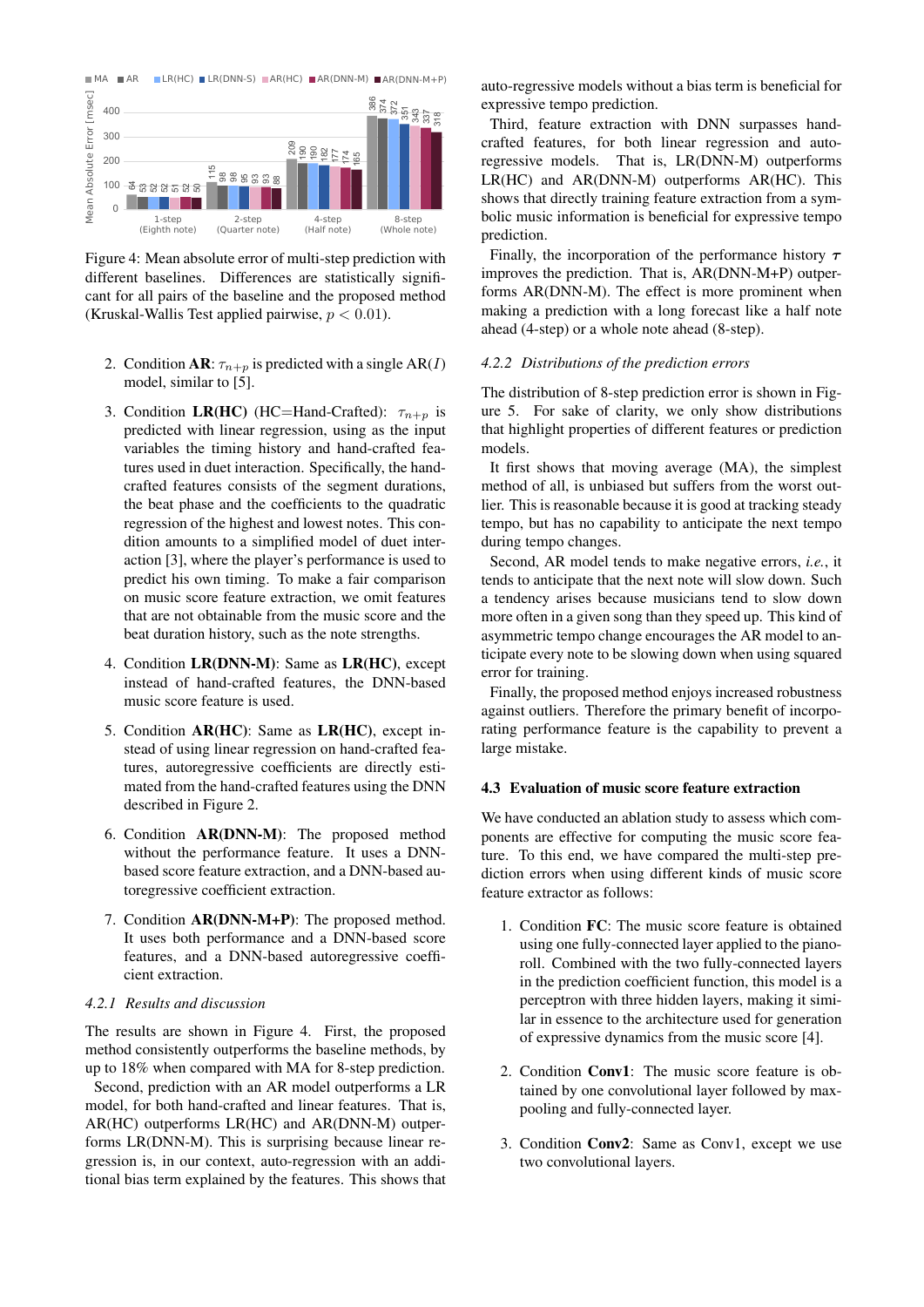

<span id="page-5-0"></span>Figure 5: Histograms of the prediction errors, centered about the origin (right), and zoomed in for tails (left).

<span id="page-5-1"></span>

Figure 6: Multi-step prediction error with different ways of computing the music score feature. Differences of absolute errors are significant, except for condition FC and Conv1 of 2-step prediction and FC and Conv2 of 8-step prediction (Kruskal-Wallis Test,  $p < 0.01$ ).

# *4.3.1 Results and discussion*

The results are shown in Figure [6.](#page-5-1) It can be seen that even with simple network like FC, it helps to automate feature extraction, as can be seen by comparing with AR(HC). Furthermore, addition of more convolutional layers improves the accuracy.

# 4.4 Analysis through performance rendering

To qualitatively analyze the kind of prediction made by the model, we analyzed the tempo curve generated by the model when it predicts the tempo based on its own predictions. That is, instead of predicting the tempo curve based on a human performance, we drove the AR model with its 1-step prediction, and apply the following low-pass filter to let the prediction stay about some average  $m$ :

$$
\tau_n = (1 - \alpha)m + \alpha \sum_{i=0}^{I-1} a_{1,i}(S_n, \tau_n; \Theta) \tau_{n-i}.
$$
 (5)

Here,  $\alpha \in [0, 1]$  is a parameter that controls how much  $\tau_n$ reverts to  $m$ .  $m$  was set to the the mean tempo for each piece, and  $\alpha$  was set to 0.5.

# *4.4.1 Results and discussion*

In Figure [7,](#page-6-0) we present two examples from songs not contained in the training dataset, one demonstrating a performance idiom pertaining to harmony and another specific to piano playing. We invite the readers to listen to the examples at the web page mentioned in the introduction.

First, the method seems to capture performance idioms related to cadences. To demonstrate, Figure [7a](#page-6-1) shows an excerpt from a simple piece, Mozart's Variations on Twinkle Twinkle Little Star. The generated tempo slows down in the bounded rectangle, which is a perfect cadence. It shows that the method is capable of capturing a common idiom of slowing down before a cadence. This behavior is quite consistent and also seen in other variations as well.

Second, the method seems to also capture a typical idiom pertaining to the left-hand technique. Figure [7b](#page-6-2) shows an excerpt from a technically and harmonically more complex piece, Rachmaninoff's Piano Concerto No. 2. We observe, qualitatively, a few idioms related to piano playing. First, the beginning of the bar tends to start slowly, forming an arc-like tempo curve (label "1" in Figure [7b\)](#page-6-2). This kind of playing is consistent with a typical piano playing [2,23]. Second, this kind of behavior is not hard-coded, but rather depends on the surrounding musical context; for example, the tempo does not slow down in a non-cadence progression (label "2," a progression from D dim7 to C7/E, which will resolve to Fm). Furthermore, the most prominent drop in the tempo occurs at a climactic segment inside the phrase (label "3"). These behavior seem concordant with how this particular piece is played.

The generated tempo curve depends on harmonic changes or accompaniment patterns, suggesting that the music score feature extraction was able to learn relevant relationship between music score and tempo changes. We believe that the kind of predictions made by our method captures the essence of music context and performance for making sensible timing predictions in interactive music systems. These results show the expressiveness of our model, despite the fact it uses far fewer information from the score than those typicaly used in music performance rendering [11], but they also qualitatively address some limitations of our method. First, it does not take into account the genre. The generated tempo curves are mostly in the style of late Romantic pieces which tend to exaggerate the tempo, but sometimes such exaggerated tempo curves are stylistically inappropriate for earlier music like the Mozart example. Second, the system is agnostic to the larger structural con-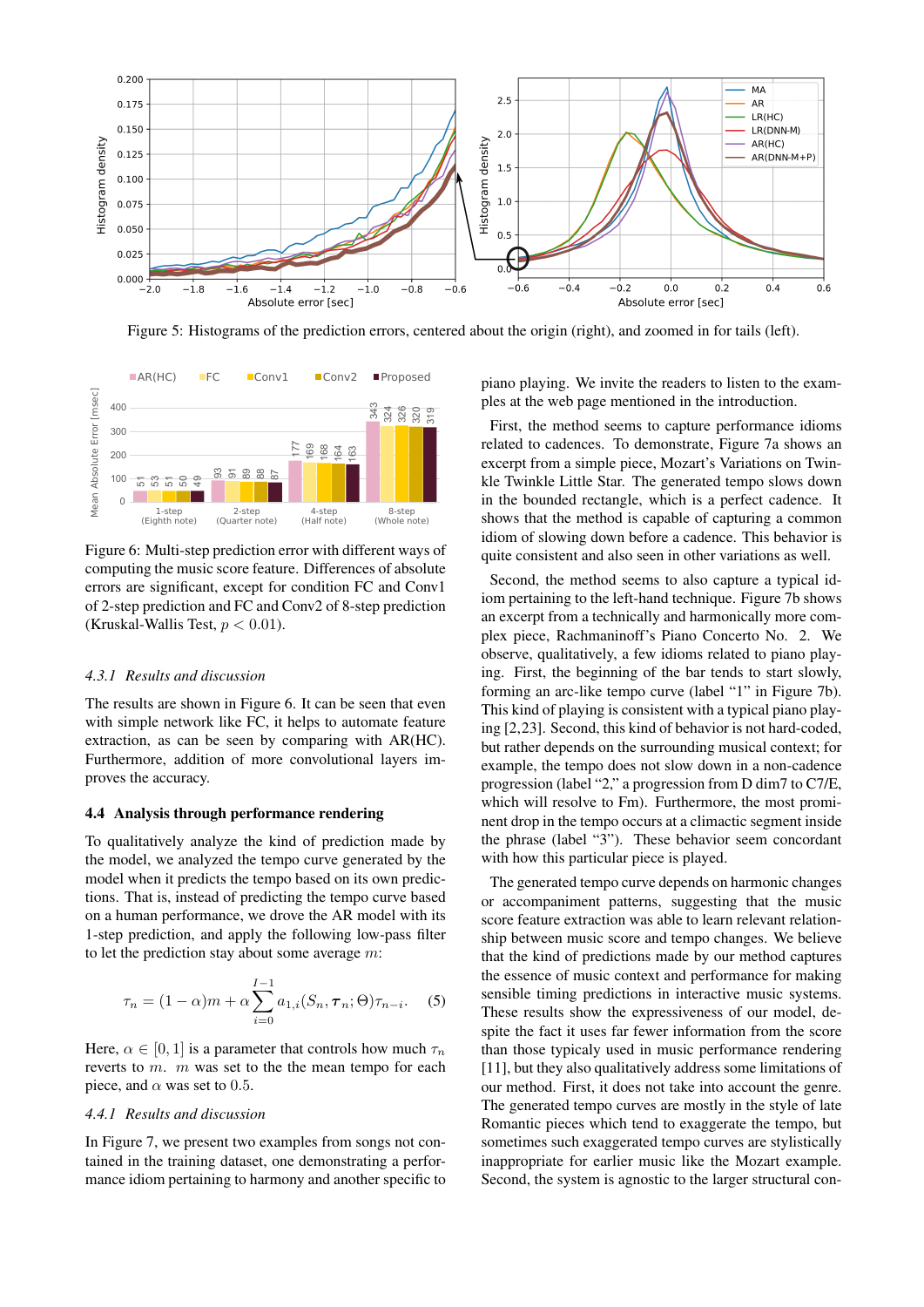

<span id="page-6-1"></span>(a) Example for Mozart's Variations on Twinkle Twinkle Little Star, K. 265, variation 7. The model seems to acquire the idiomatic slowing-down before a perfect cadence (boxed region).



<span id="page-6-2"></span>(b) Example for Rachmaninoff's Piano Concerto No. 2, Mvt. 1, measure 52-61. The model seems to acquire the idiomatic arc-like tempo curve (denoted 1), but the behavior is dependent on surrounding context (denoted 2). The most dramatic drop of tempo occurs at  $Fm \rightarrow E \dim 7/F$  progression (denoted 3).

<span id="page-6-0"></span>Figure 7: Examples of the generated tempo curves.

text. For example, the Mozart example shows the  $A_1$  section to a variation whose structure is ternary, *i.e.*,  $A_1BA_2$ . The system consistently slows down the last cadence, but it is generally appropriate to only slow down the  $A_2$  section. Third, the method is agnostic to (1) additional cues in the music score, such as the phrase, the expression and the tempo markings, and (2) performance cues like the articulation and the dynamics.

# *4.4.2 On the ease of stability analysis*

It is easy to analyze and modify the behavior of our model since we model the prediction as a linear AR model, whose properties are well-understood. We believe that such a capability to analyze and correct the system's behavior is beneficial for real-time interactive music applications such as automatic music accompaniment, since it provides an interpretable form of performance guarantee for human musicians.

To demonstrate, we have trained our model and estimated the AR coefficients at one point for a given music score  $S_n$  and past performance history  $\tau_{n-i}$ , for 1-step tempo prediction. Figure [8](#page-6-3) shows the poles and the frequency response of the inferred AR process. It can be seen, for

<span id="page-6-3"></span>

Figure 8: Pole-zero diagram (left) and the frequency response (right) of the autoregressive model inferred using our method.

example, that the system is unstable because the poles are outside the unit circle, resonating to oscillations at a normalized frequency of 0.15, or about a dotted eighth note. If a stable behavior is desired, then it is possible to correct the AR coefficients such that the maximum magnitude response is bounded.